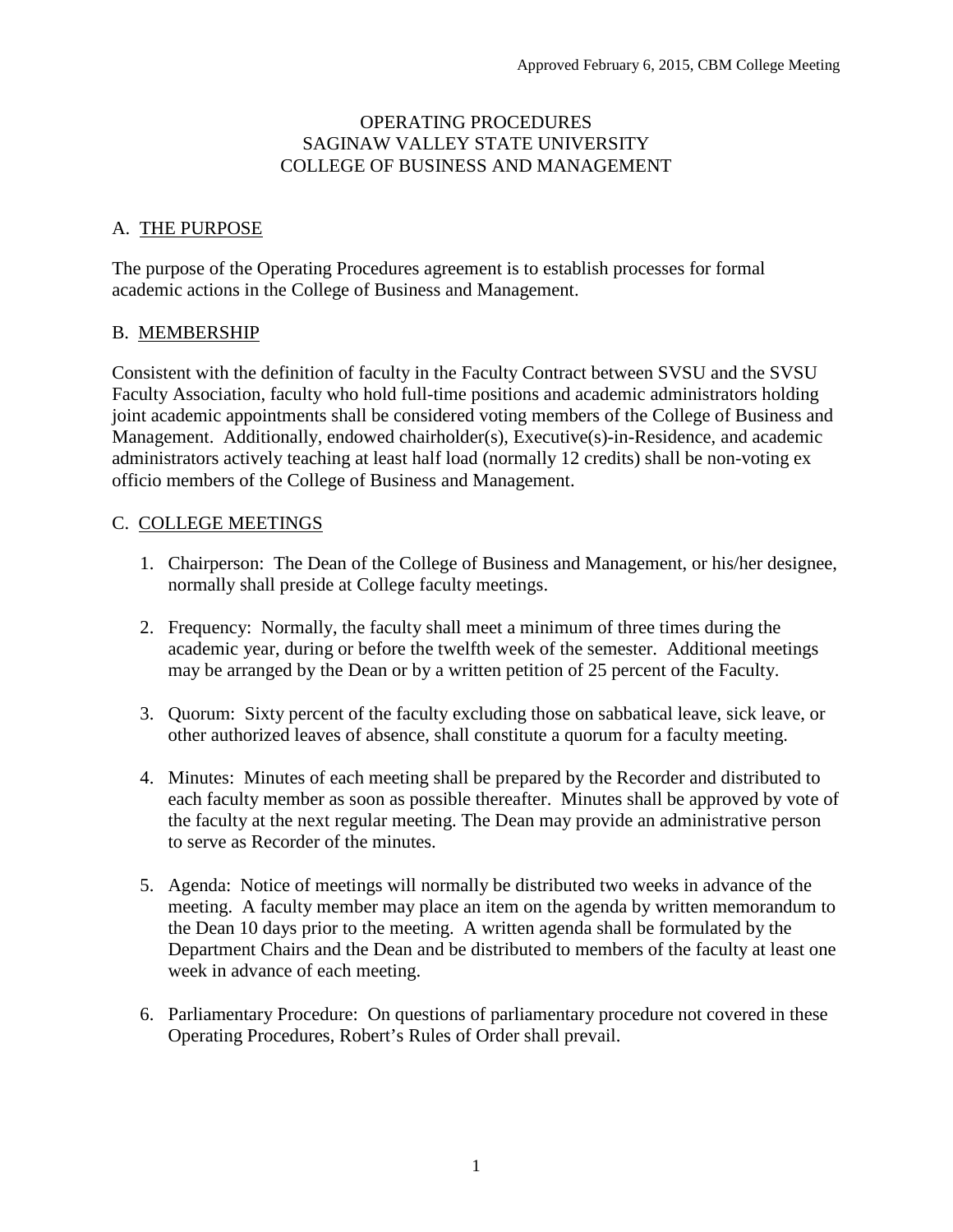### D. COLLEGE COMMITTEE SYSTEM

- 1. General Guidelines for Standing Committees
	- a. The standing committees of the college shall be the Undergraduate Program Committee, the Graduate Program Committee, the Unit Research Committee, the Assurance of Learning Committee, the Vitito Fellows Program Oversight Committee and the Cardinal Business Edge Oversight Committee.
	- b. Standing committee membership is described in Section 2.
	- c. It is the responsibility of the department chairperson to forward to the Dean the names of the department representatives for each of the committees in April of the preceding Academic year.
	- d. The Dean or his/her designee shall call the first meeting of the committees in the following September.
	- e. Each standing committee shall submit an approved annual report to the faculty at the end of the academic year, which will be filed by the committee chairperson as a permanent record with the Dean.
	- f. The committee chairpersons shall be elected annually each September.
	- g. A majority of the committee members shall constitute a quorum for a committee meeting.
	- h. The committee shall establish procedures to solicit student input.
- 2. Responsibilities of the Standing Committees
	- a. The Undergraduate Program Committee is responsible for all academic matters relating to the College of Business and Management undergraduate programs, including program development, and the determination and implementation of academic standards. Specific responsibilities include, but are not limited to, overall curriculum development and modifications that concern the common curriculum of the undergraduate degree program(s), review of departmental curriculum initiatives and review of the undergraduate curriculum proposals from outside the College that affect one or more of the departments within the College. The Committee will make recommendations when appropriate, to the Dean and/or the College of Business and Management Faculty. Committee membership consists of one to two faculty member**s** from each department, the Dean or his/her designee, the College CAPC representative (ex officio). Curriculum Review Process delineated in Appendix A.
	- b. The Graduate Program Committee is responsible for all academic matters relating to the College of Business and Management graduate programs, including program development, and the determination and implementation of academic standards. Specific responsibilities include, but are not limited to, overall curriculum development and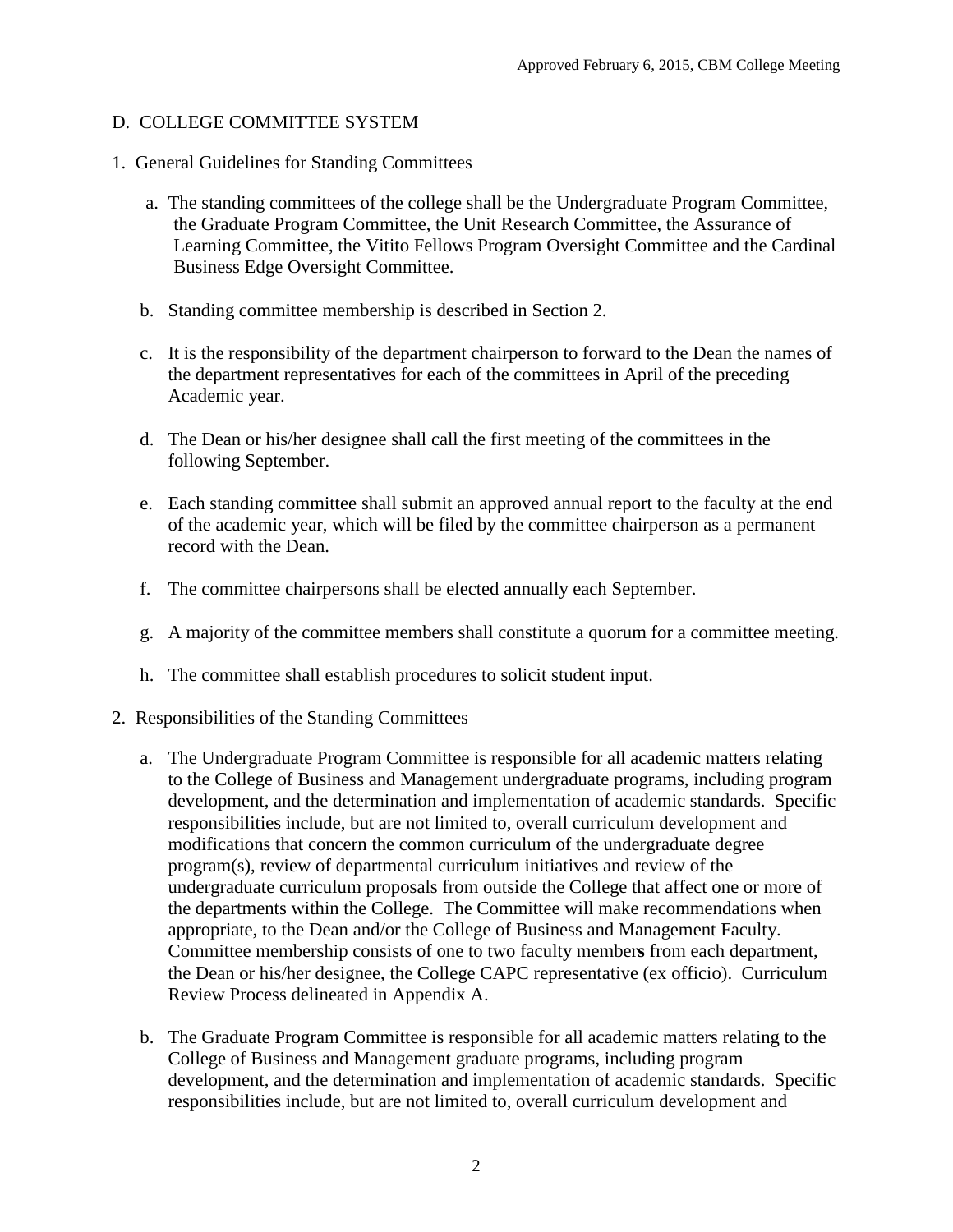modifications that concern the common curriculum of the graduate degree program(s), review of departmental graduate curriculum initiatives and review of curriculum proposals from outside the College that affect one or more of the departments within the College. The Committee or a designated subcommittee will serve as the Graduate Admissions Committee for the purposes of reviewing applicants to the graduate program(s). The Committee will make recommendations when appropriate to the Dean and/or the College of Business and Management Faculty. Committee membership consists of one to two faculty members from each department, the Dean or his/her designee, the College GC representative (ex officio). Curriculum Review Process delineated in Appendix A.

- c. The Unit Research Committee is responsible for the coordination and annual evaluation of the faculty development process to promote and encourage intellectual activity within the College. This includes, but is not limited to, the areas of instructional innovation, classroom facilities, student conduct, library and media resources, and the ongoing instructional development of faculty. The committee is responsible for recommending the allocation of funds for research and development as specified by the Saginaw Valley State University Contract, between SVSU and the SVSU Faculty Association. The committee membership consists of the Dean and the Department Chairpersons in the College.
- d. The Assurance of Learning Committee is responsible for the assessment of the quality of the programs offered by the College. The Committee will make recommendations when appropriate to the Dean and/or the College of Business and Management Faculty. Committee membership consists of one to two faculty member**s** from each department and the Dean or his/her designee.
- e. The Vitito Fellows Program oversight is conducted by a College-wide Vitito Fellows Program Oversight Committee. The chair of this committee is a faculty member that also serves as Academic Program Coordinator for the Vitito Fellows Program. The committee consists of two tenured or tenure-track faculty members from each department of the College of Business and Management, chosen by each Department, the Dean of the College of Business and Management or designee, and one additional member, chosen by the Dean. Faculty members chosen by each Department are voting members on the committee. In the event of a tie, the Dean or Dean's designee votes. The chair is elected by a majority vote of the committee. The Academic Program Coordinator for the program is responsible for coordinating the program, scheduling courses, advising students admitted to the program and overseeing co-curricular activities required by the program and will be granted four credits of release time per academic year to conduct these activities. The Oversight Committee is responsible for the assessment of the Program.
- f. Oversight of the Cardinal Business Edge program is conducted by the Cardinal Business Edge Oversight Committee, a committee composed of the Department Chairs, the Dean, and a Program Coordinator selected by the Chairs and Dean. The Program Coordinator may be a faculty member or administrator in the College of Business and Management.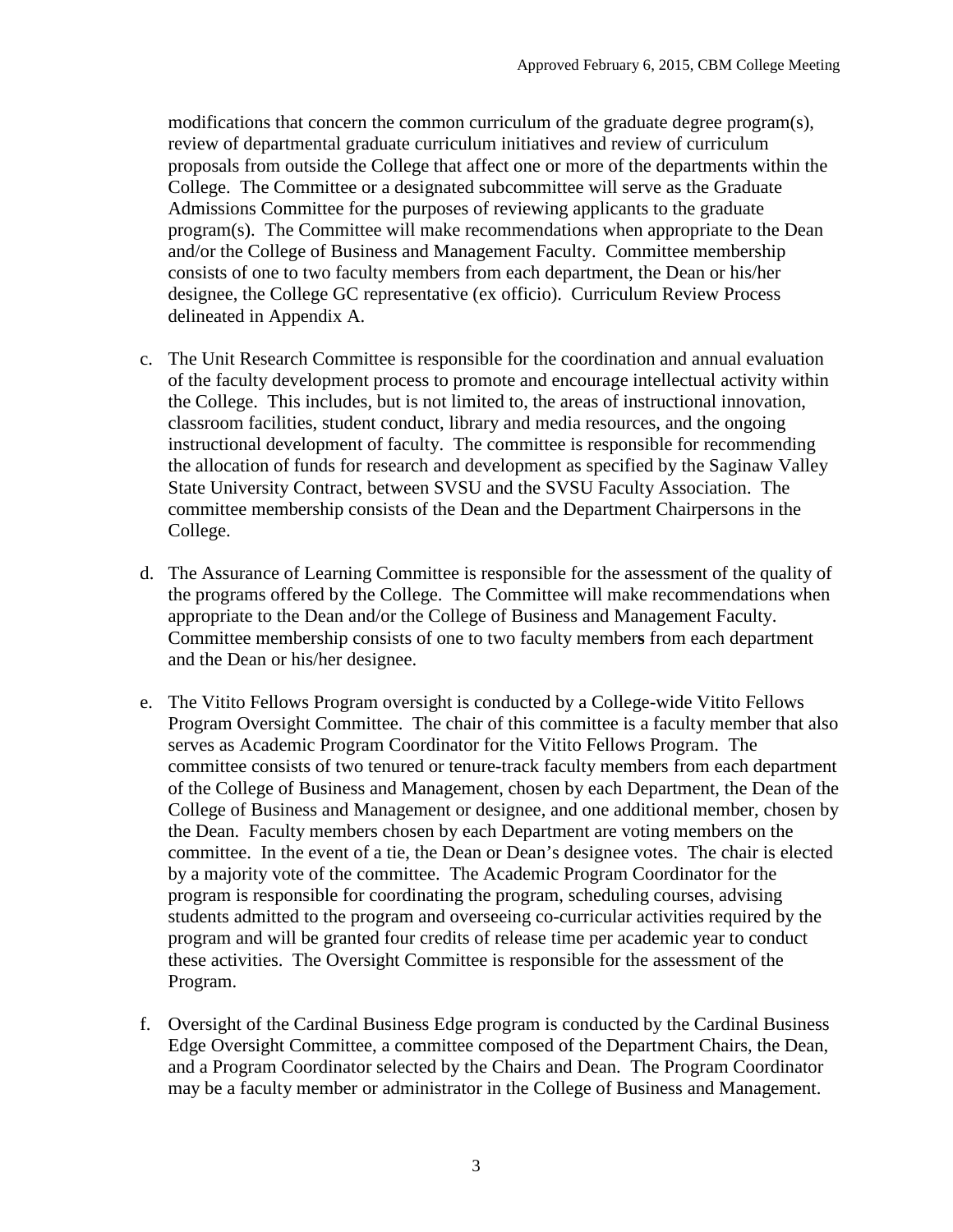The program coordinator is a non-voting member of the committee, unless one of the Department Chairs serves as program coordinator. The program coordinator is responsible for coordinating the program, working with the department chairs to schedule courses, advising students admitted to the program and overseeing co-curricular activities required by the program. If the coordinator is a faculty member, four credit hours of release time will be granted to conduct these activities.

# E. AD HOC COMMITTEES

The Dean or the faculty may create, and establish operational procedures for, determine the membership, and select chairpersons of ad hoc committees. An ad hoc committee reports directly to the Dean and upon completion of the charge, ceases to function.

# F. DEPARTMENTS

1. Departments of the College. At the time of revision of the Operating Procedures, the College consists of three departments: Accounting, Law & Finance, Economics, and Management/Marketing.

# G. GOVERNANCE

- 1. The terms of the current Faculty Contract between SVSU and the SVSU Faculty Association is the final authority for details of faculty governance. When a conflict arises between the Operating Procedures and the current contract, the contract takes precedence. When a new contract is adopted, the Operating Procedures should be reviewed for conformance with the contract to bring the contract and the Operating Procedures into agreement.
- 2. These Operating Procedures will be revised by approval of sixty percent of the college faculty who are eligible to vote. Revisions must be presented initially at one faculty meeting. At least one open forum for the sole purpose of discussing merits of a revision must be held. Approval may be voted upon at the next faculty meeting, unless the revision is tabled.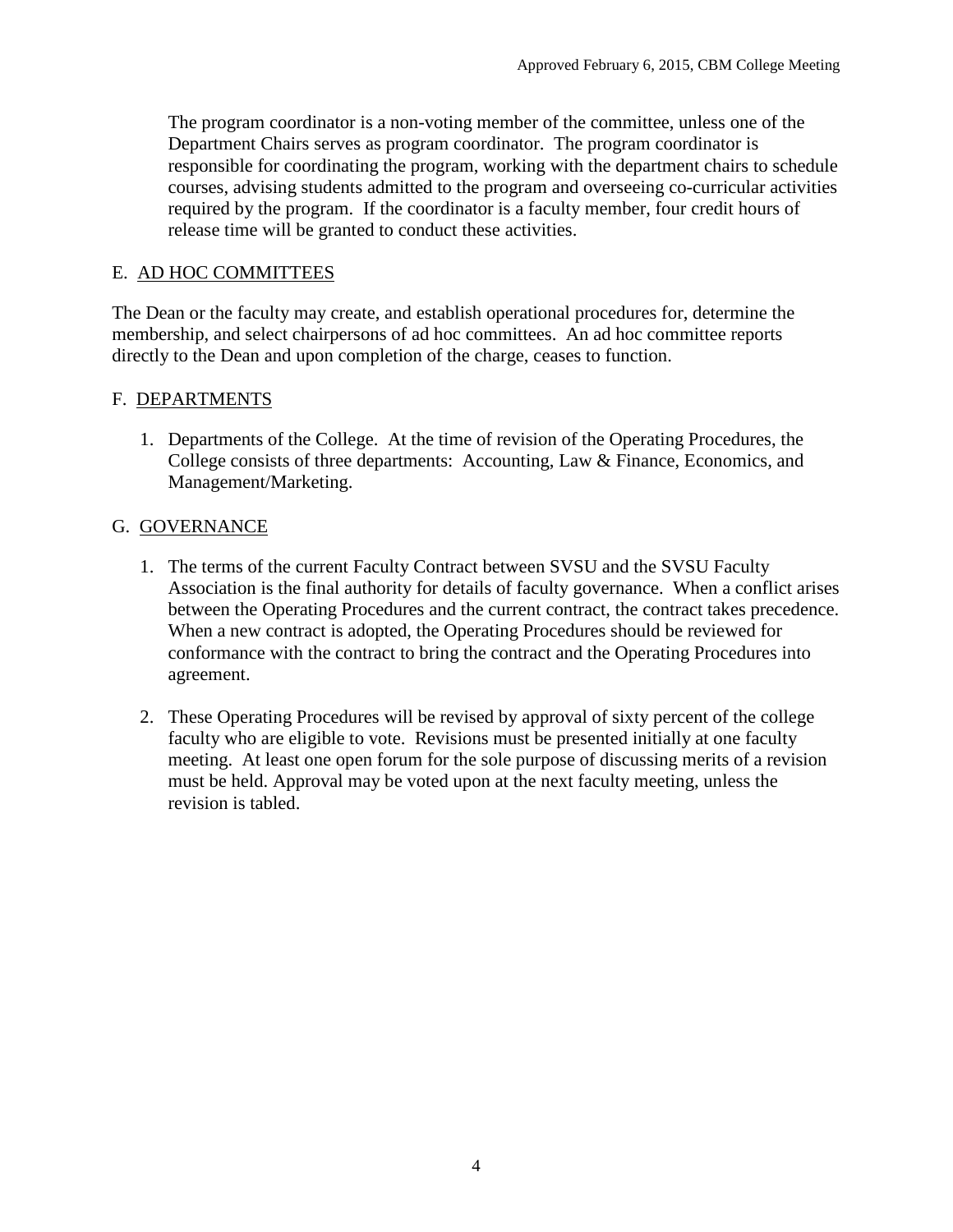#### Appendix A College of Business and Management Curriculum Review Process

### Purpose

The process of curriculum review for individual departments and the dean of a college is clearly defined in the current Saginaw Valley State University Faculty Contract, between SVSU and the SVSU Faculty Association. In the case of highly integrated programs offered by several departments within a college, the role of college curriculum committee is not addressed by the contract. The purpose of this Curriculum Review Process is to offer a suggested path for the flow of curriculum information within the College of Business and Management.

#### **Objectives**

- a. Increase the flow of information concerning the integrated programs within the College of Business and Management.
- b. Provide a forum for the orderly discussion of curriculum issues concerning the academic programs of the College.
- c. Preserve the rights of individuals/departments to respond directly to the appropriate University Curriculum Committee as provided in the contract.
- d. Preserve the rights of the Dean to respond directly to the appropriate University Curriculum Committee as provided in the contract.

#### Process

- a. Any College Department or individual proposing any changes in existing curriculum, new courses, new academic programs or academic admissions standard shall forward a copy of the proposal to the appropriate college program committee through its representative on the committee.
- b. Any Department Chairperson(s) having received a proposal for any changes in existing curriculum, new courses, new academic programs or academic admissions standard from a department outside the College shall forward a copy of the proposal to the appropriate college program committee through his/her representative on the committee.
- c. Within the 30-day period provided for in the contract, the college program committee should review the proposal and make a recommendation to the Dean of The College of Business and Management. When appropriate, the review process should include at least one announced open committee meeting where the proposal can be discussed.
- d. The Dean will take into account the timely recommendations of the independent departments as well as timely recommendations of the program committee before